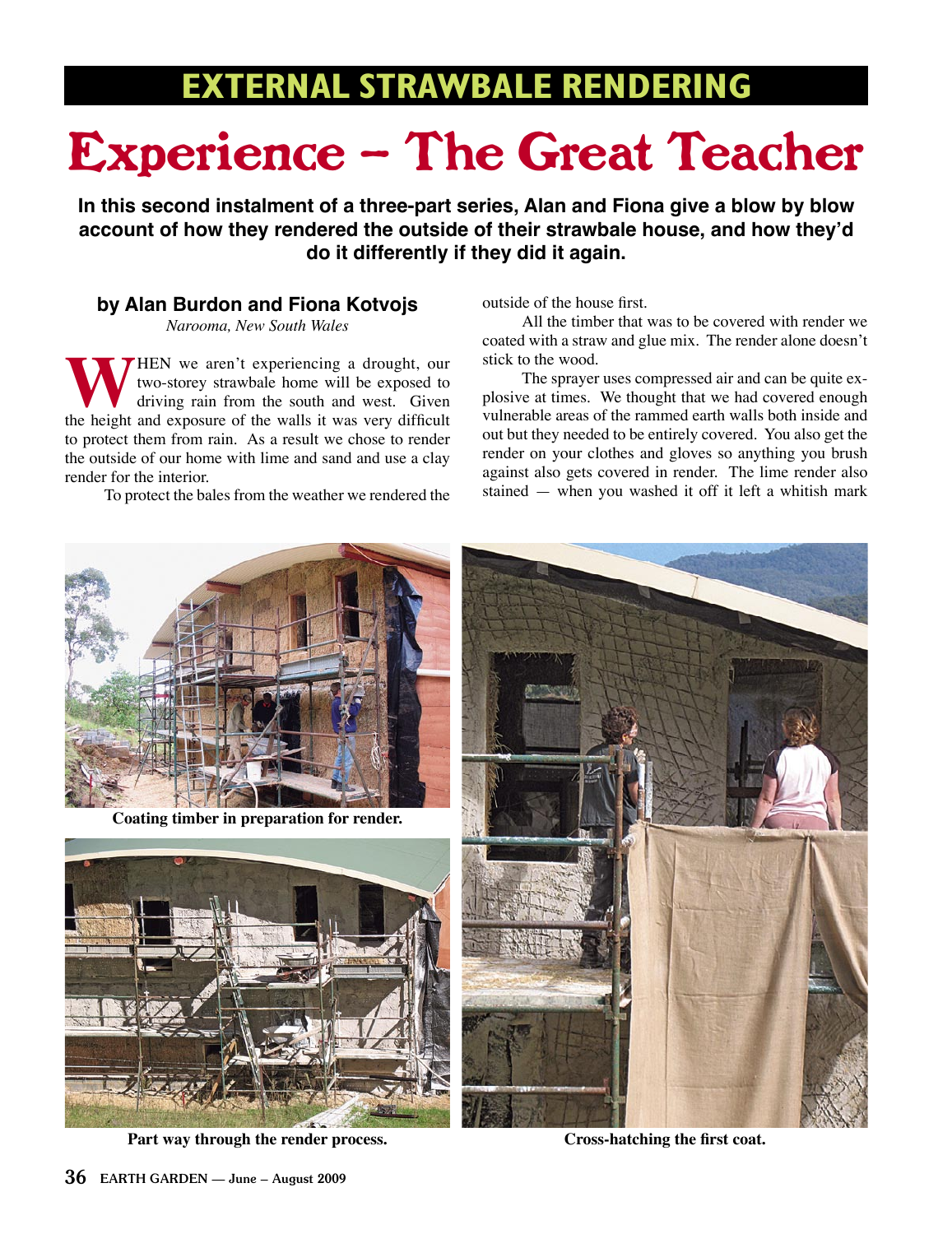

**Hessian prevents the render from drying too quickly. Thinner areas of render were yellowish.**

where it had been. Lime is caustic and messy. Everything should be covered. Eye and hand protection is essential.

 Once the walls were all rendered we cross-hatched the surface with the pitch fork so the next layer would stick well.

 We then sprayed another layer of render, dragging large 'levellers' over it to identify the high and low points and filled the low points with cob (the better you do this the easier the next steps).

 We placed fibreglass mesh around all openings and worked it into the render. Then we covered the whole wall with the fibreglass mesh and worked it in. The fibreglass prevents cracking and facilitates screw fixing.

 We hung hessian from the scaffold to shield against sun and rain. The render must be constantly wetted in the early days to allow calcification to proceed slowly.

 We later found that we would need a further coat of render on the outside because the initial coats hadn't been thick enough in some places and the straw was too close to the surface. Frank Thomas, of Yesterday–Today– Tomorrow Straw Bale Construction, was able to tell this because some sections of the render were stained slightly yellow (from the straw). You can see this in the above picture.

 This was a result of a couple of things. When we'd done the walls, we hadn't positioned the bales in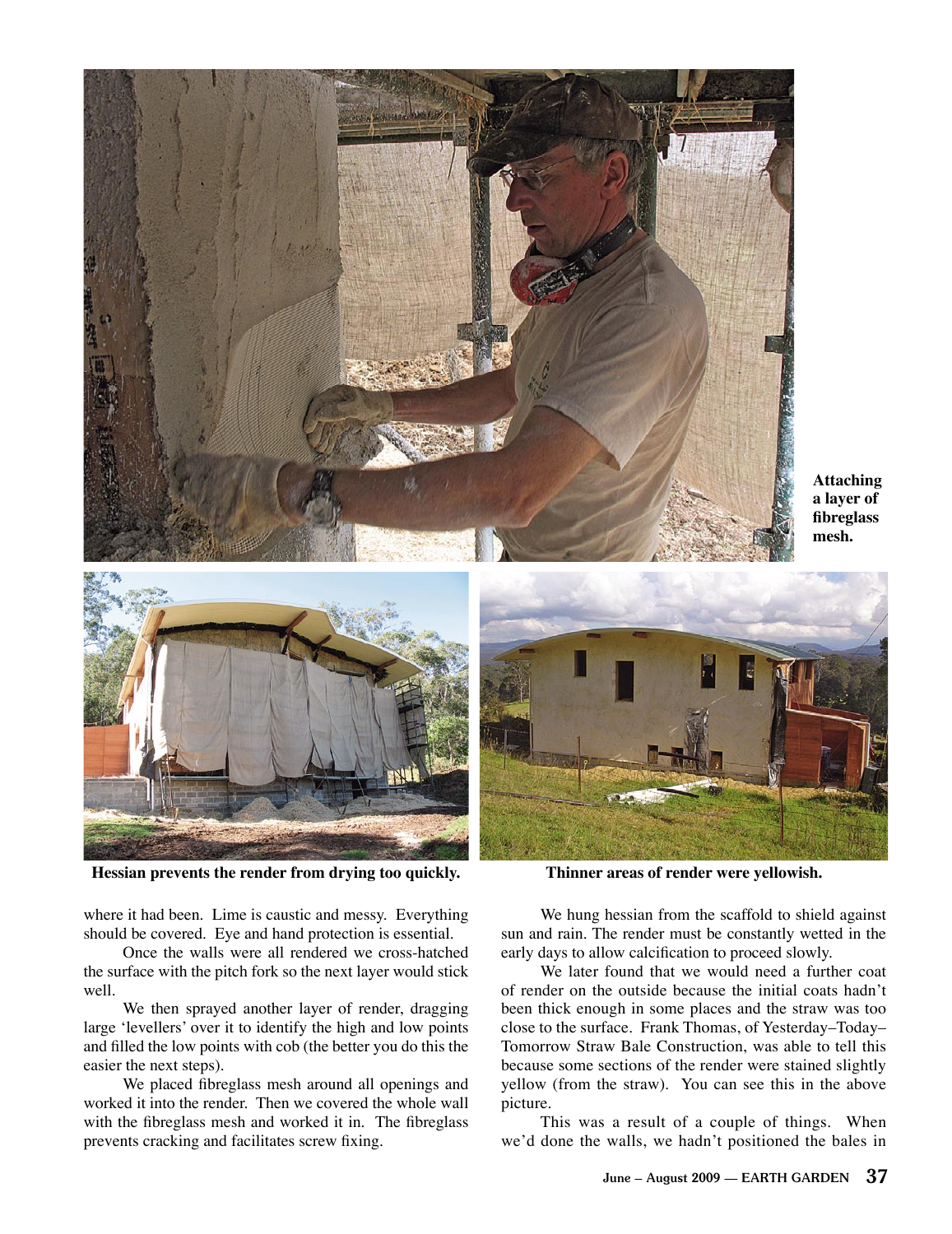

line well enough before we put on the tensioning wires. Once the wires were on, the persuaders didn't make the bales move much. We found we had bales that were up to 5 cm out of alignment. We couldn't trim them enough with the chainsaw.

 We should have put enough cob in the low points to bring them up level with the higher points — we didn't. We didn't realise that the fluid shape (which Fiona particularly liked) of the surface was too fluid.

 The moral of the story is to spend more time at the start getting everything REALLY vertical before putting on the tensioning wires. We would also change the design slightly at between-storey level to allow the bales to be pushed fully in more easily (bales can be changed in length easily, but not in width — width is more important in design than length).

### **Finishing coats**

 The extra spray coat and the finishing coat were put on in a continuous period of two weeks. This included an interlude before the final coat when the windows were fitted into their boxes to allow the render to be made up to the frames. The windows were all masked with cling wrap, which was left on until all processes were finished and then cut away where still exposed.

 For the first coats the scaffold had still been in place, making access easy but got in the way of trowelling. For the final coats we used a scissor hoist, working around the building in sections.

 The finish coat was entirely hand applied and extensively trowelled and floated; a very labour intensive and tiring activity. The corners of openings were carefully bull-